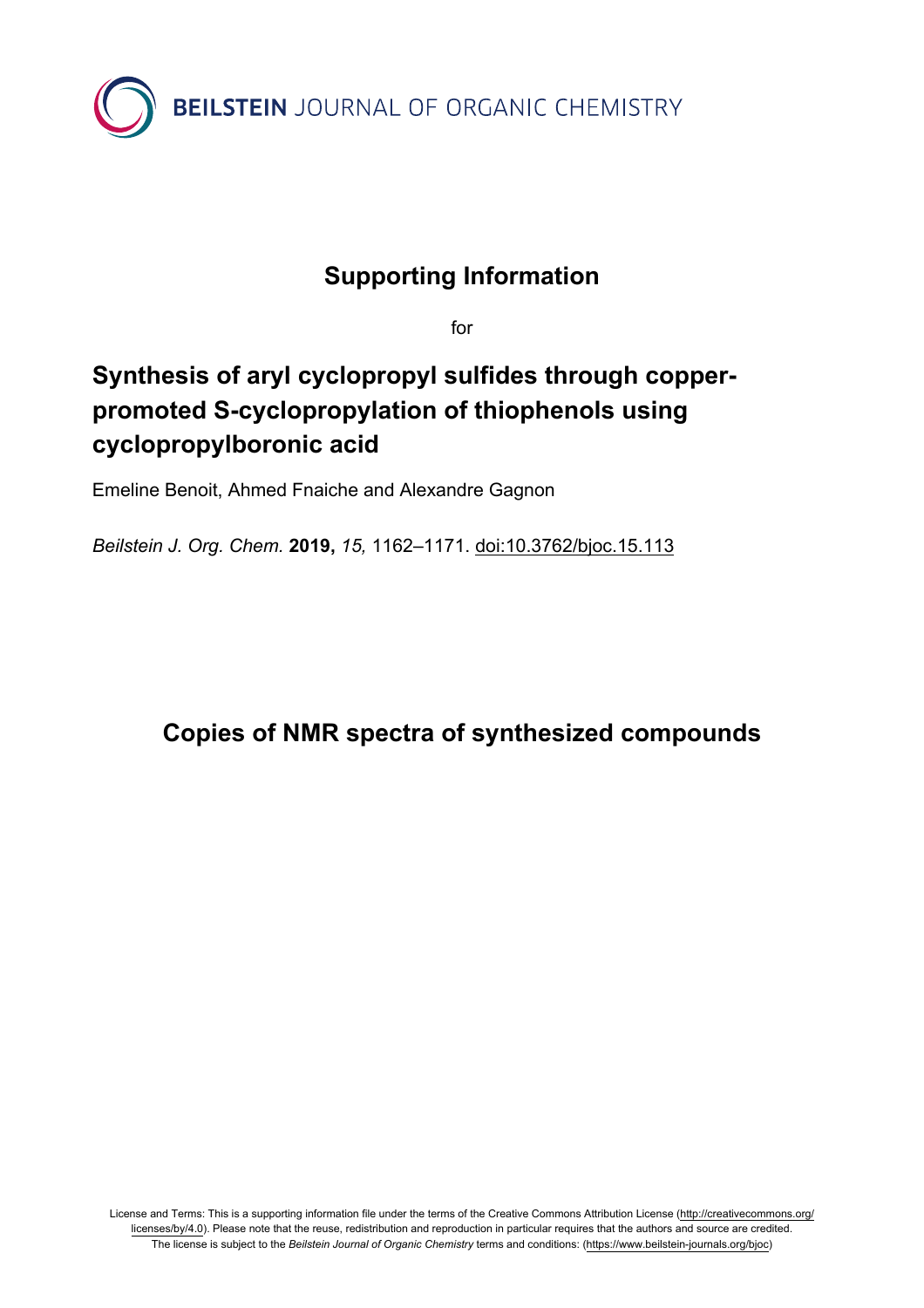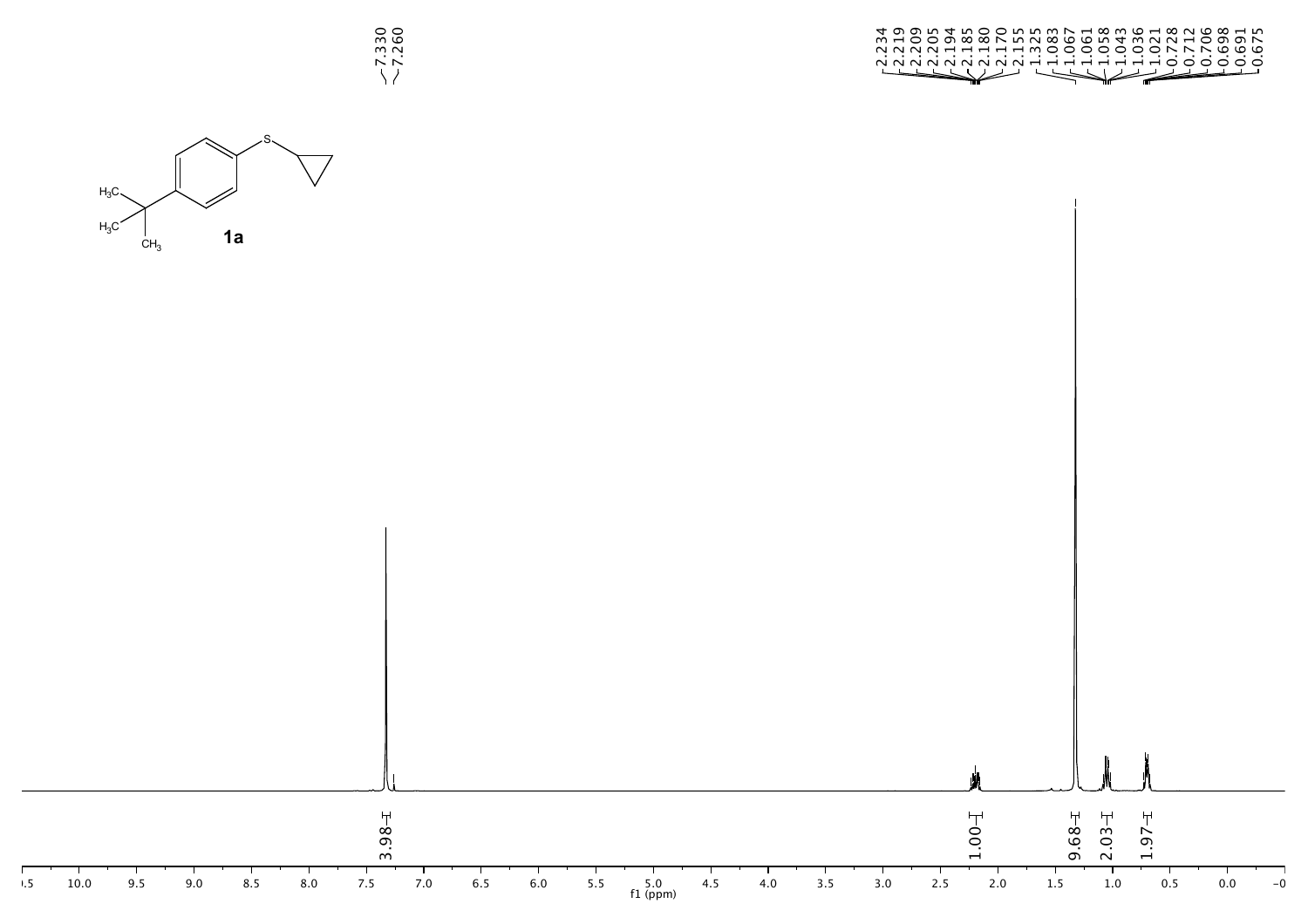



1.297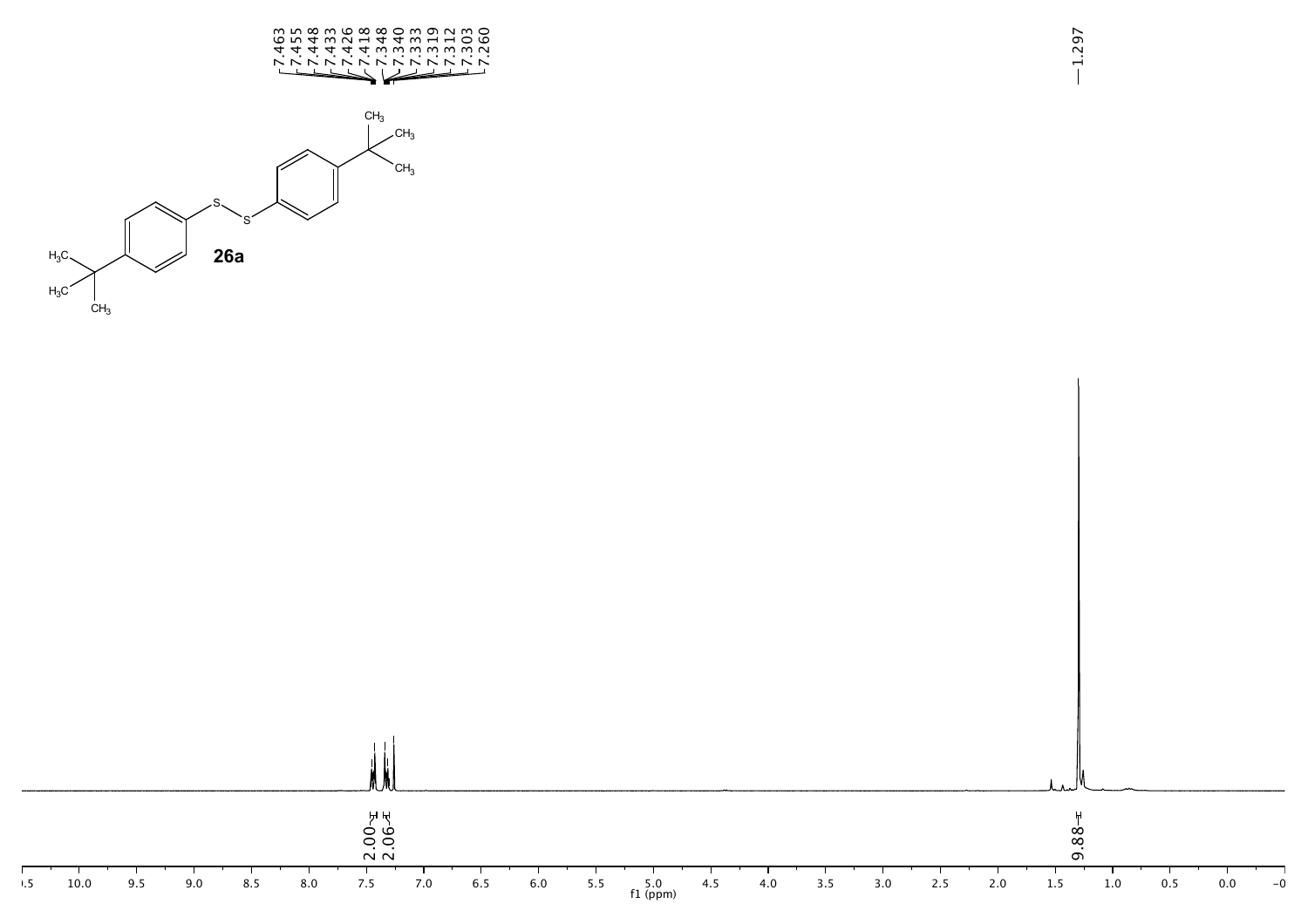

10.5 10.0 9.5 9.0 8.5 8.0 7.5 7.0 6.5 6.0 5.5 5.0 4.5 4.0 3.5 3.0 2.5 2.0 1.5 1.0 0.5 0.0 -0.5  $5.0$ <br>f1 (ppm)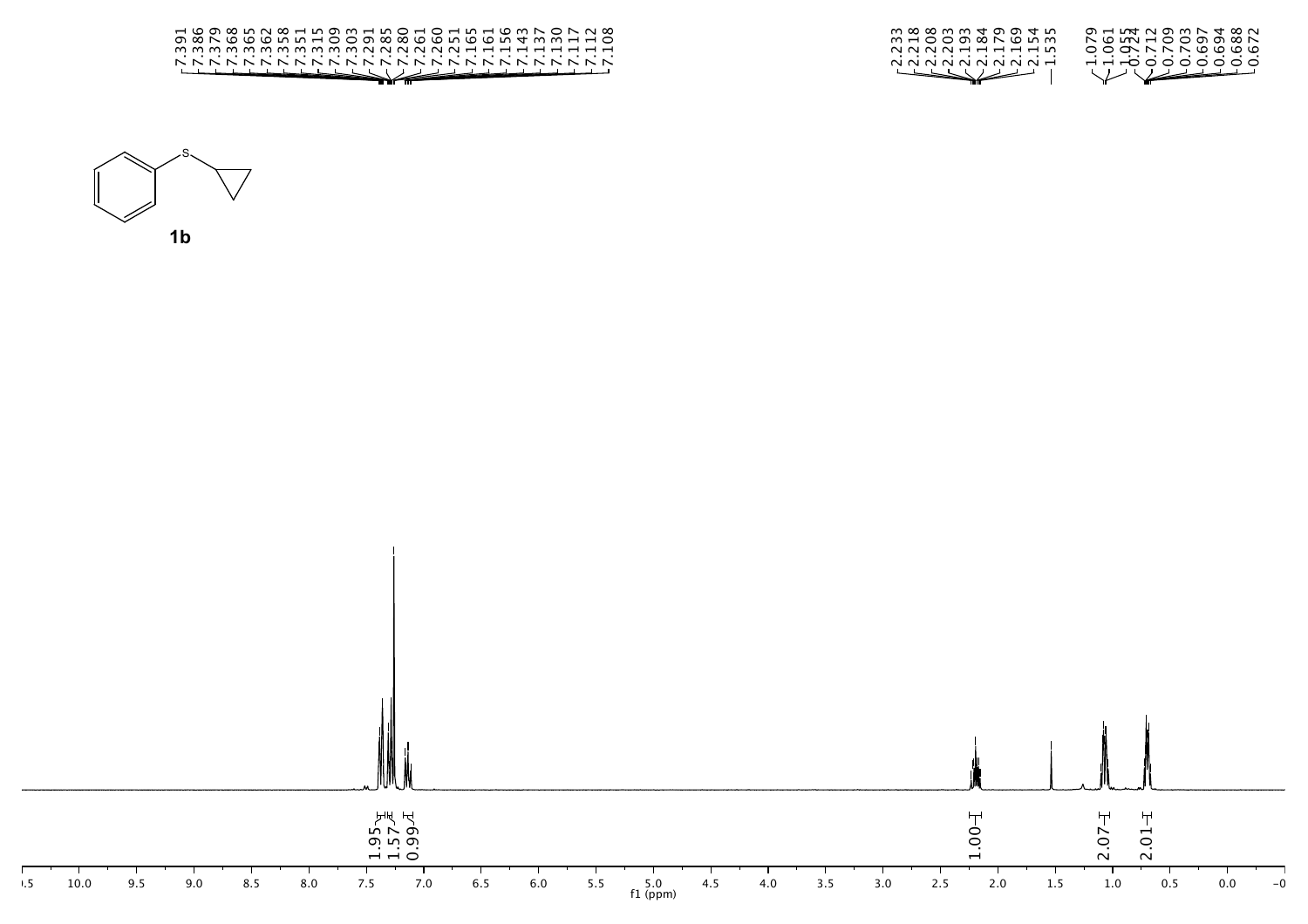

| 4 YO 4 H Y H Y & H O YO YO YO Y H W |
|-------------------------------------|
| mhoooddwwr ntmmnhodddw              |
| MNNNNHHHHH OOOOONNWWW               |
| NNNNNNNNNN HHHH <del>I</del> OOOOO  |
| Harry Williams                      |
|                                     |



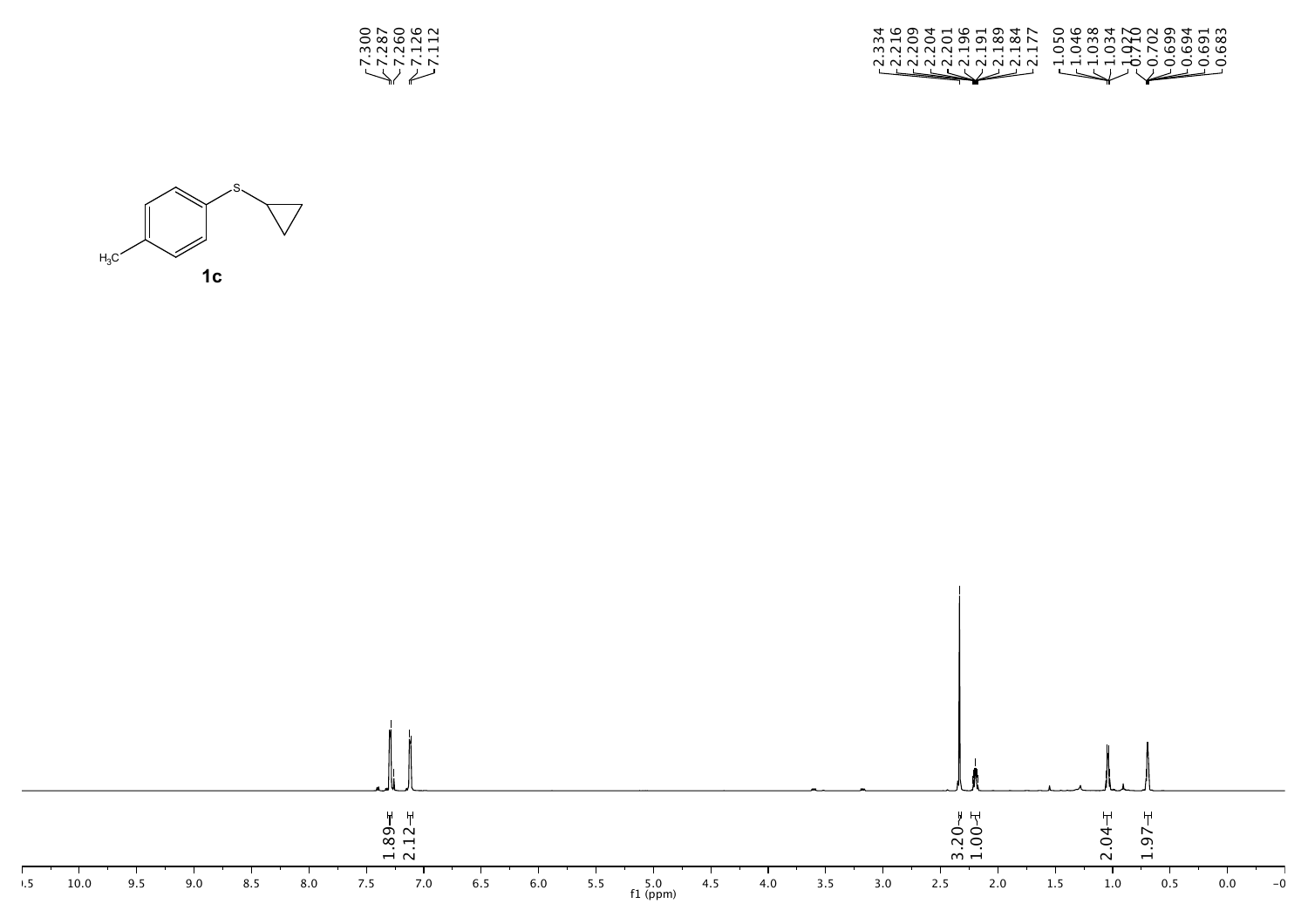

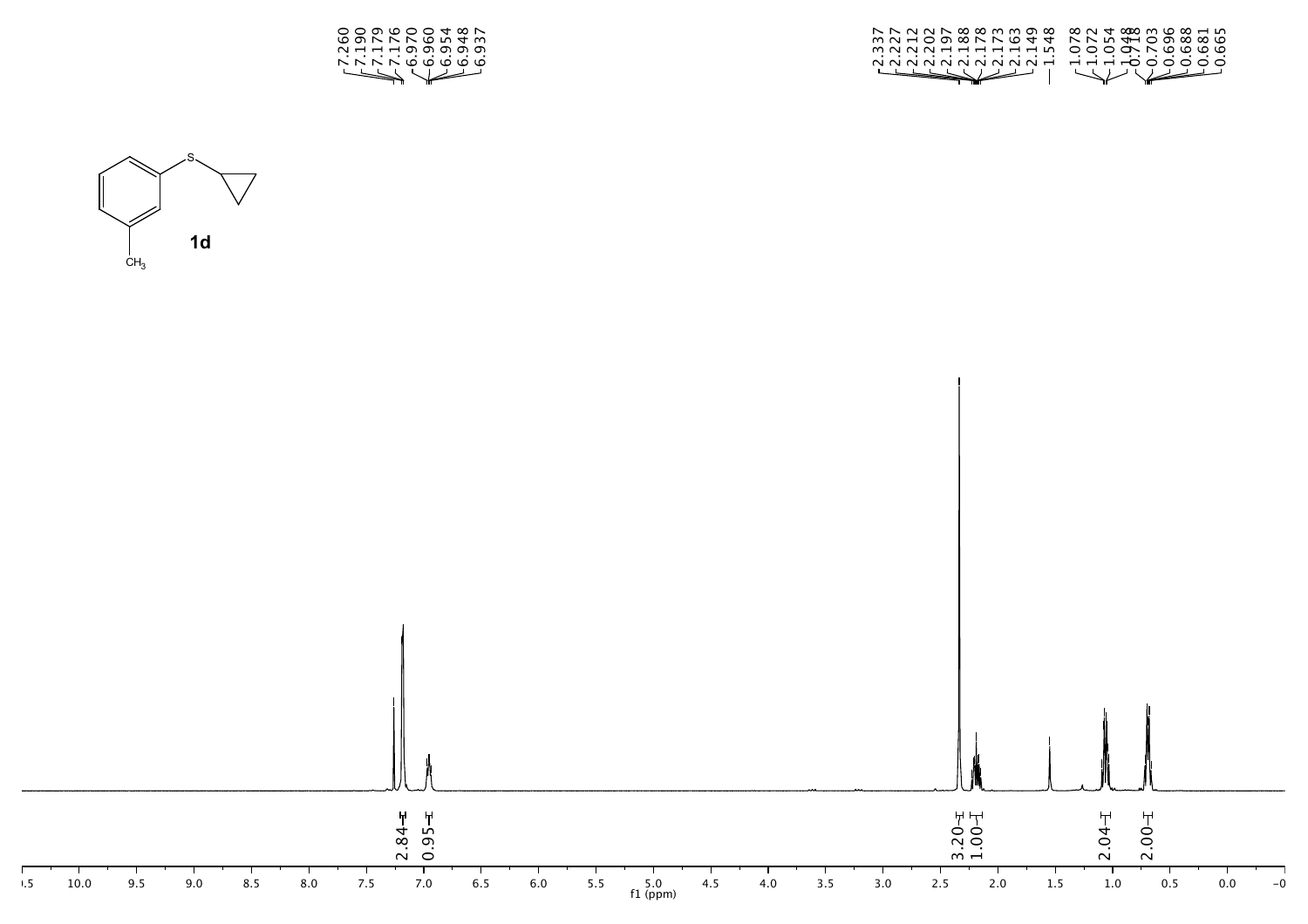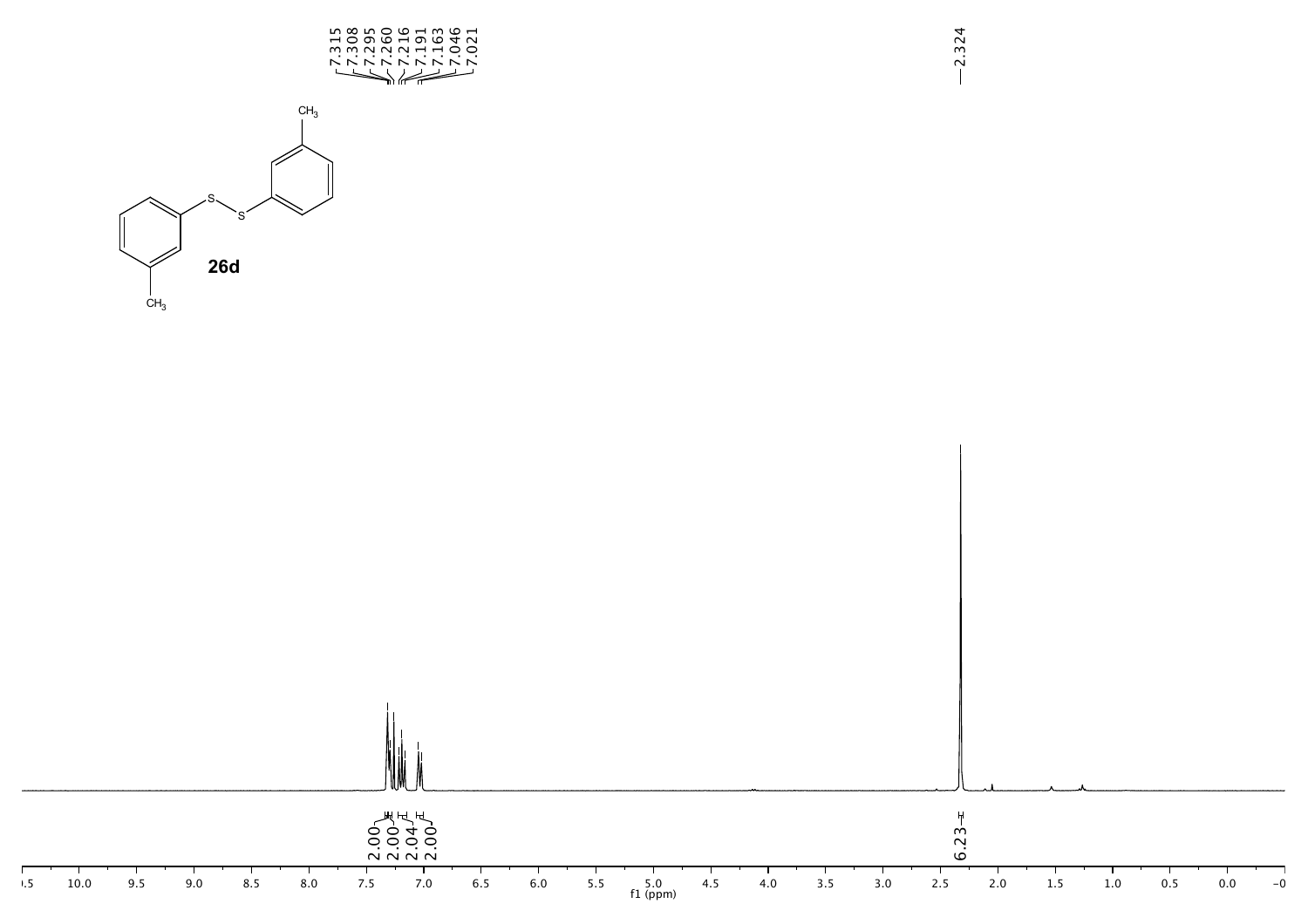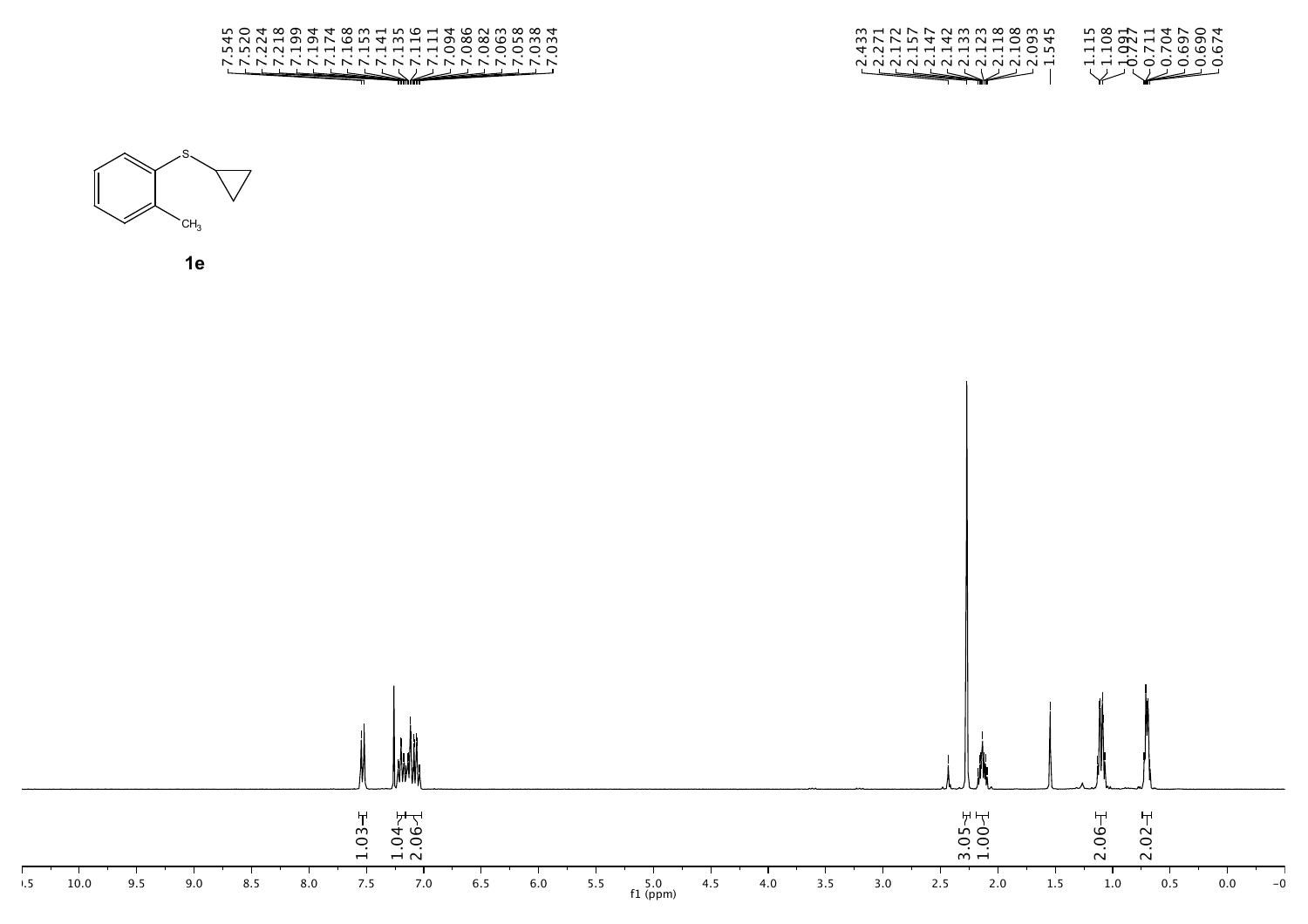





2.429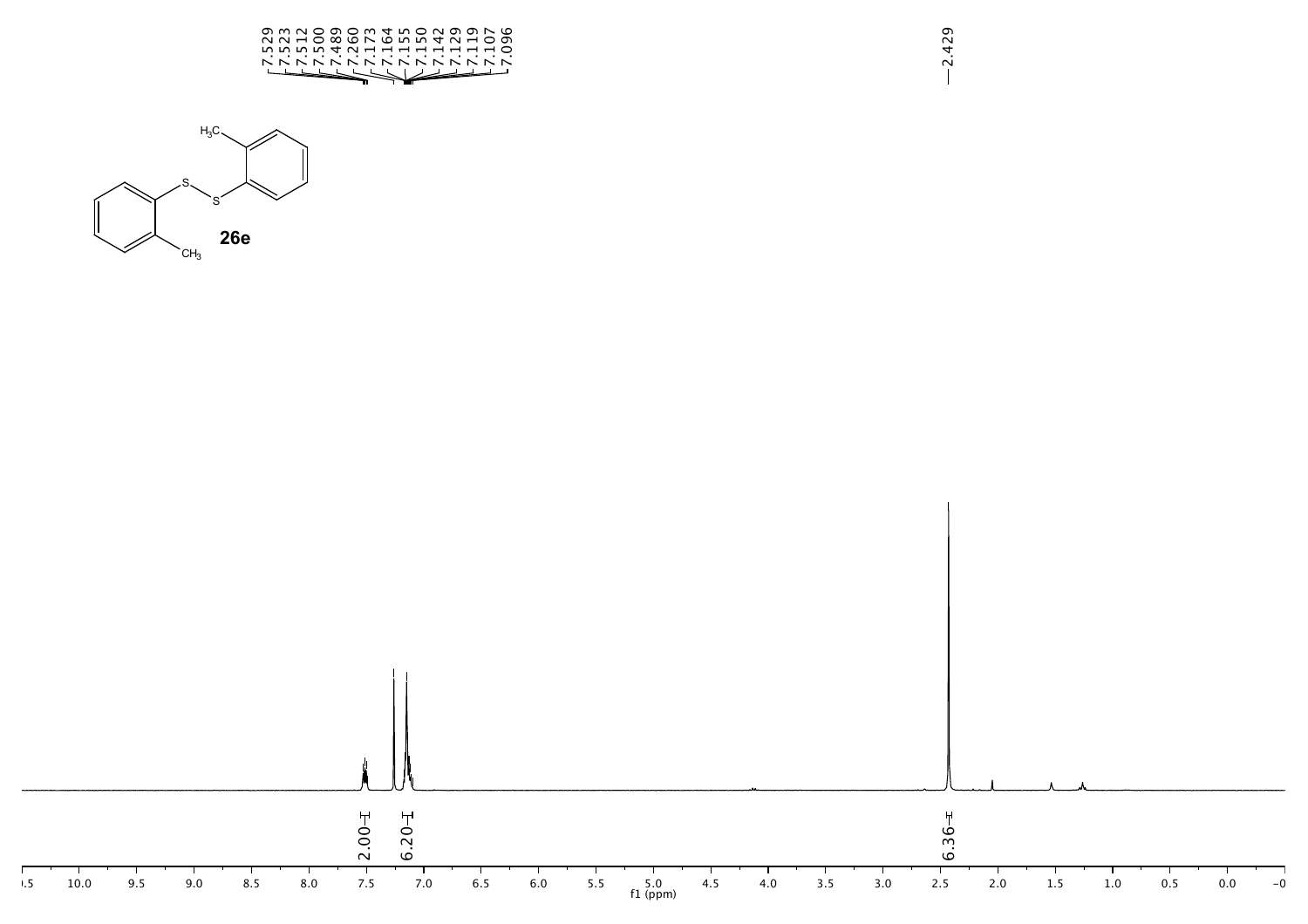

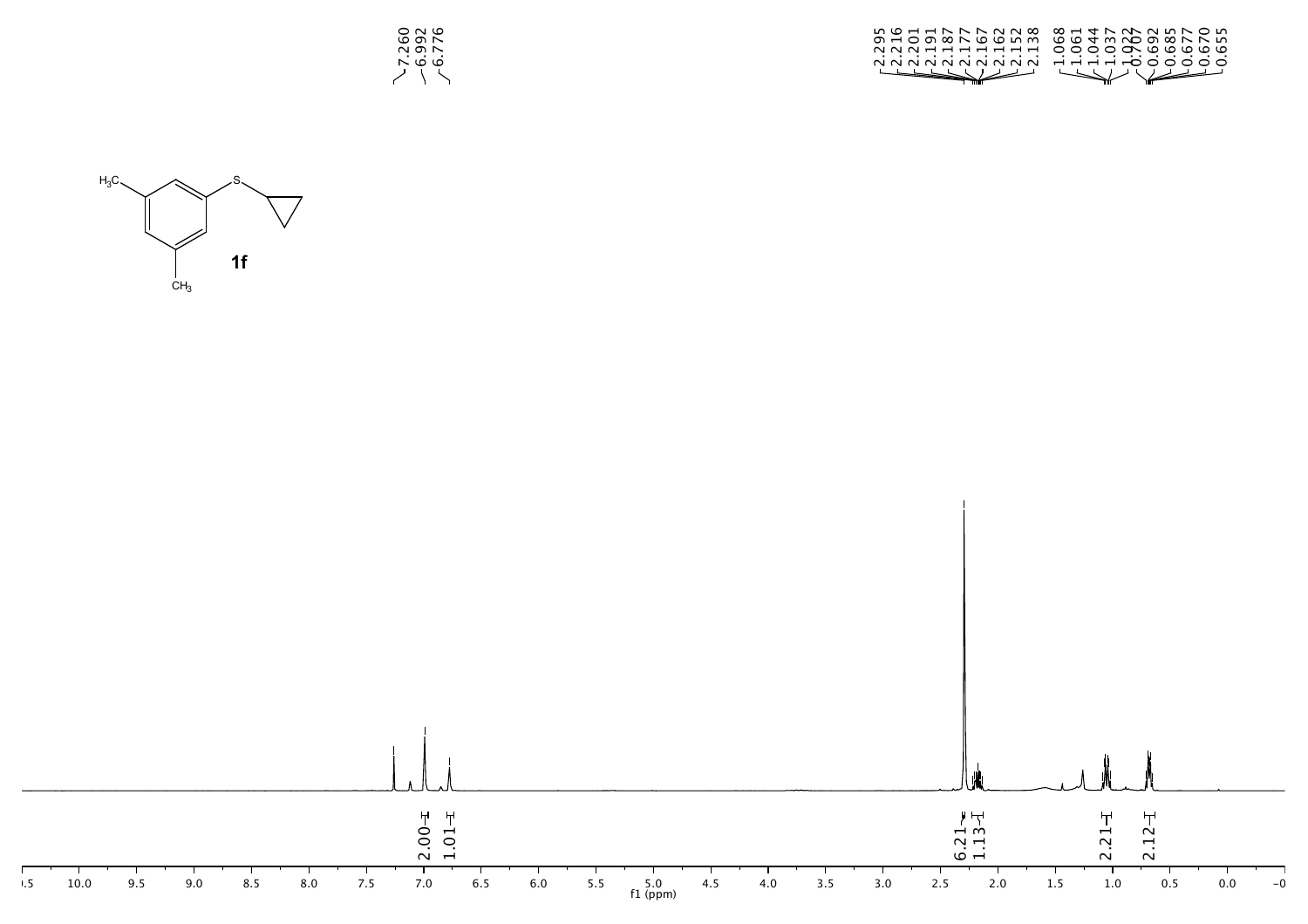

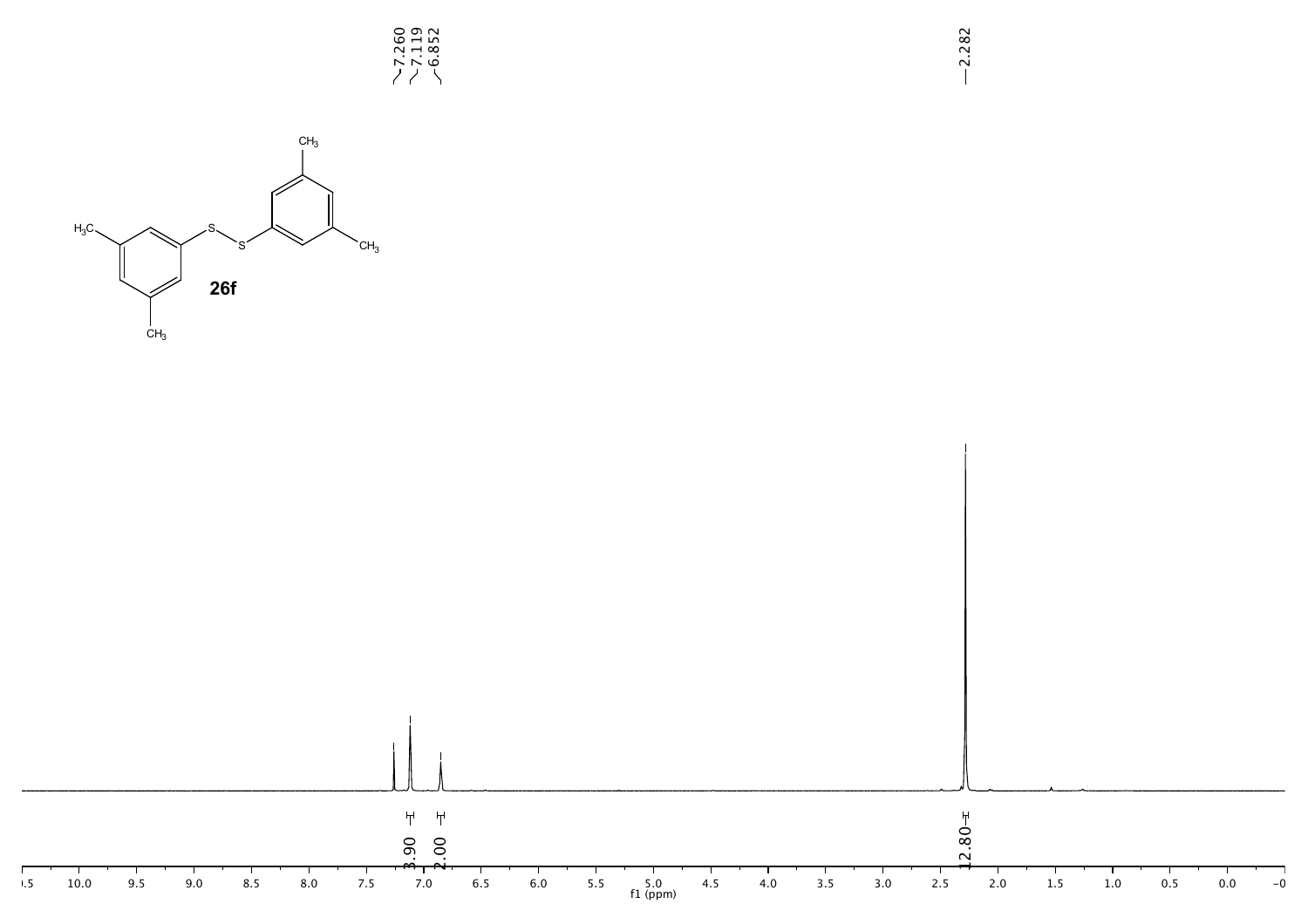



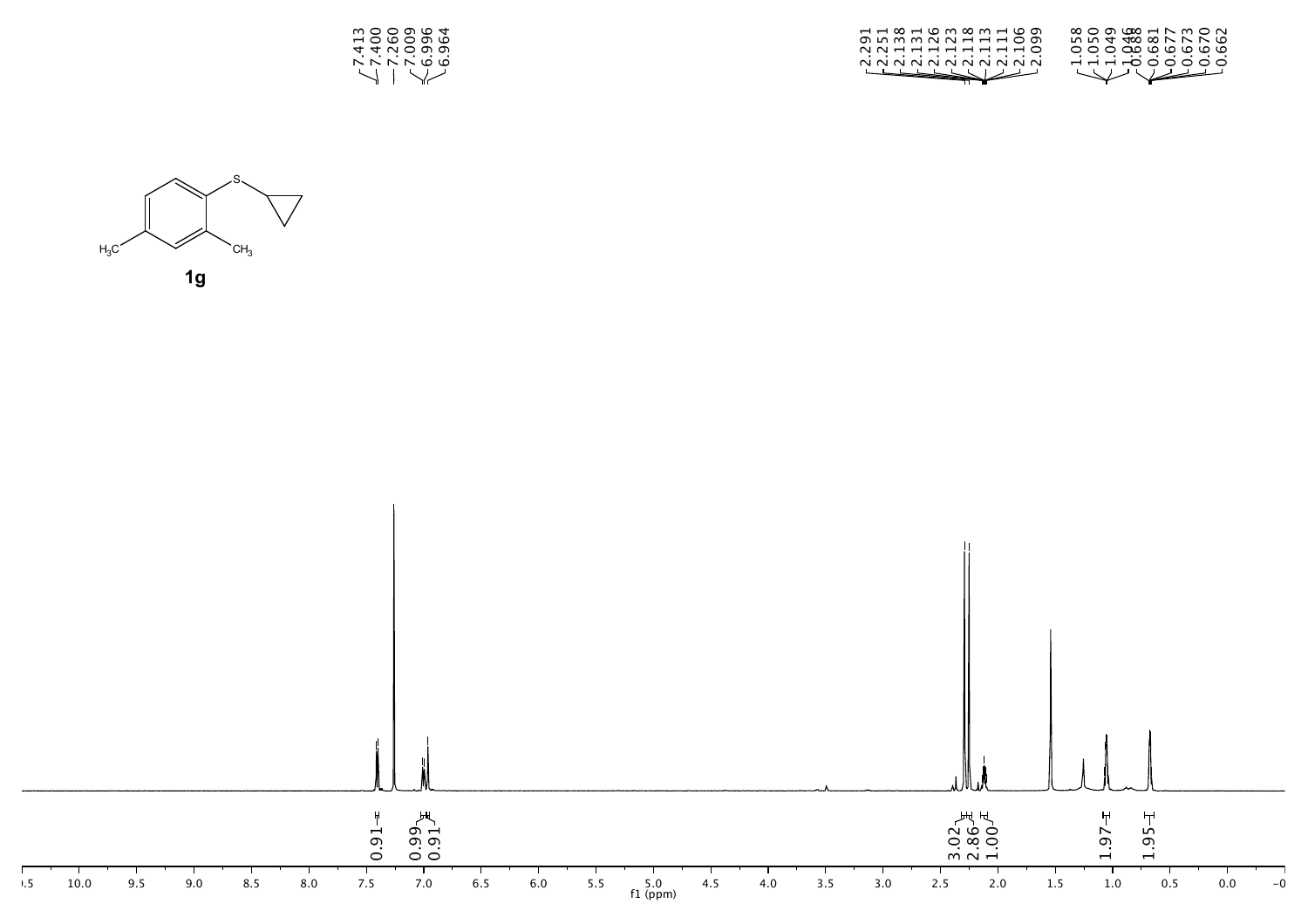

0<br>3.289<br>2.3<br>2.3



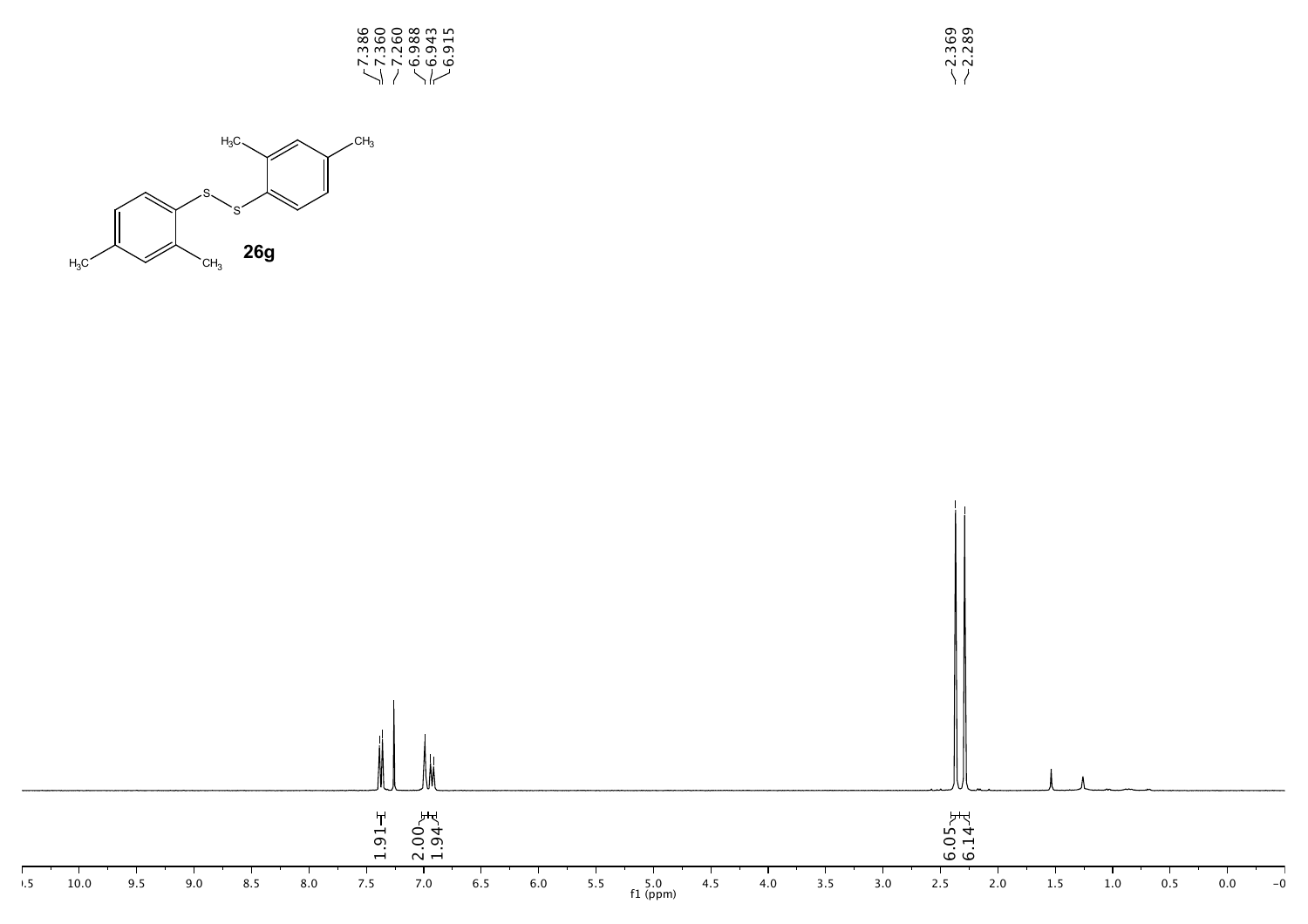

| HOGG&NGN4NN4MNOHQQ&NG                                                                                                                                                                                                         |
|-------------------------------------------------------------------------------------------------------------------------------------------------------------------------------------------------------------------------------|
| NNHHHHHHHOOOOOONWWWW                                                                                                                                                                                                          |
| .<br>NNNNNNNNNHHHHHOOOOOO                                                                                                                                                                                                     |
| Hall Hall and the state of the state of the state of the state of the state of the state of the state of the state of the state of the state of the state of the state of the state of the state of the state of the state of |
|                                                                                                                                                                                                                               |



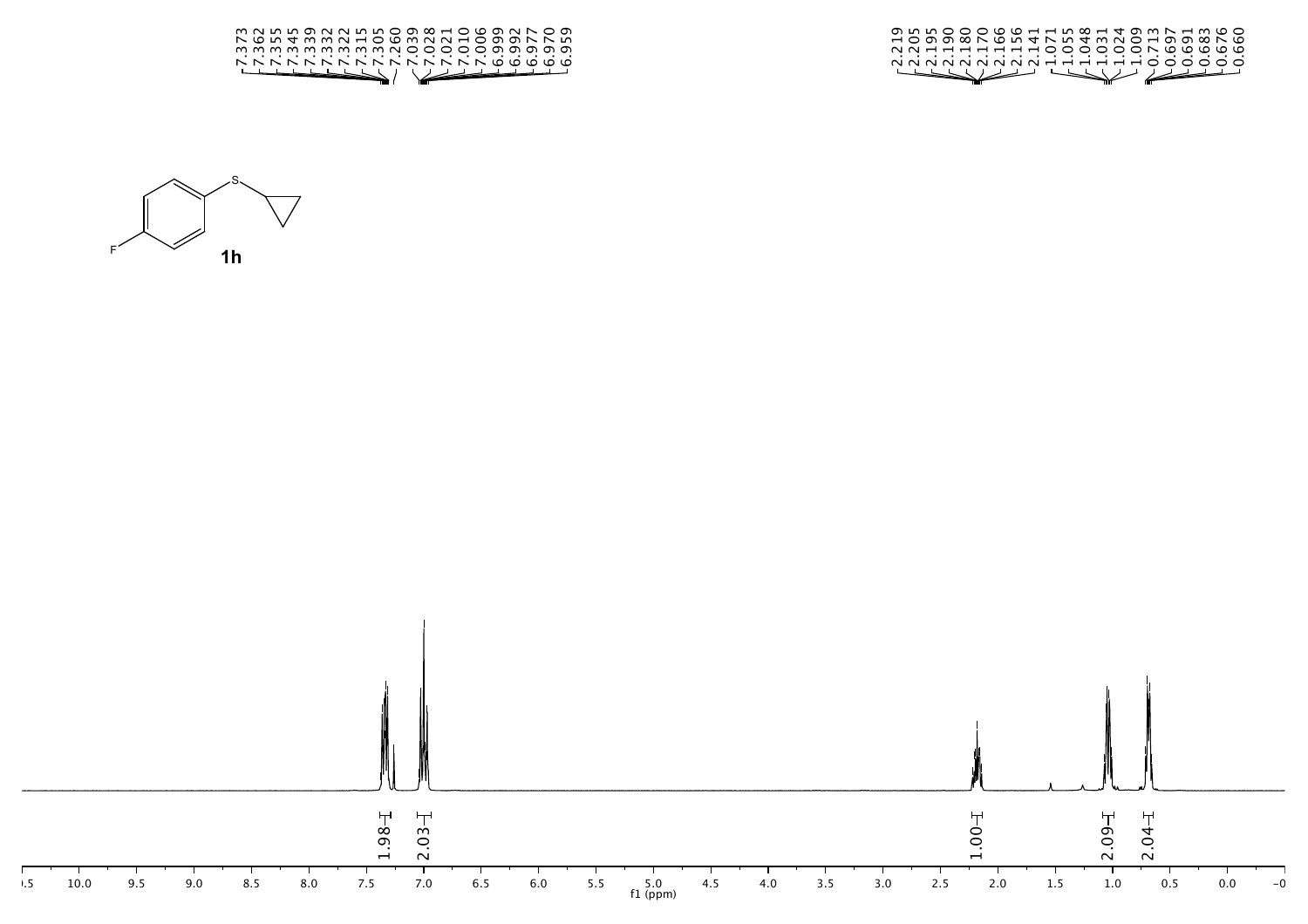

| HOOHNNNNM                                                                                                                                                                                                                                                                                                                                           | $M \sim 400$ $M \sim 100$                                |
|-----------------------------------------------------------------------------------------------------------------------------------------------------------------------------------------------------------------------------------------------------------------------------------------------------------------------------------------------------|----------------------------------------------------------|
| O & N N Q W 4 W N 4                                                                                                                                                                                                                                                                                                                                 | $\infty$ $\circ$ $\circ$ $\circ$ $\circ$ $\circ$ $\circ$ |
| $N$ ----------                                                                                                                                                                                                                                                                                                                                      | 00000000                                                 |
| .<br>NNNNNNNNH                                                                                                                                                                                                                                                                                                                                      | .<br>HH-000000                                           |
| $\begin{picture}(120,111) \put(0,0){\line(1,0){10}} \put(15,0){\line(1,0){10}} \put(15,0){\line(1,0){10}} \put(15,0){\line(1,0){10}} \put(15,0){\line(1,0){10}} \put(15,0){\line(1,0){10}} \put(15,0){\line(1,0){10}} \put(15,0){\line(1,0){10}} \put(15,0){\line(1,0){10}} \put(15,0){\line(1,0){10}} \put(15,0){\line(1,0){10}} \put(15,0){\line$ | $\searrow$                                               |
|                                                                                                                                                                                                                                                                                                                                                     |                                                          |



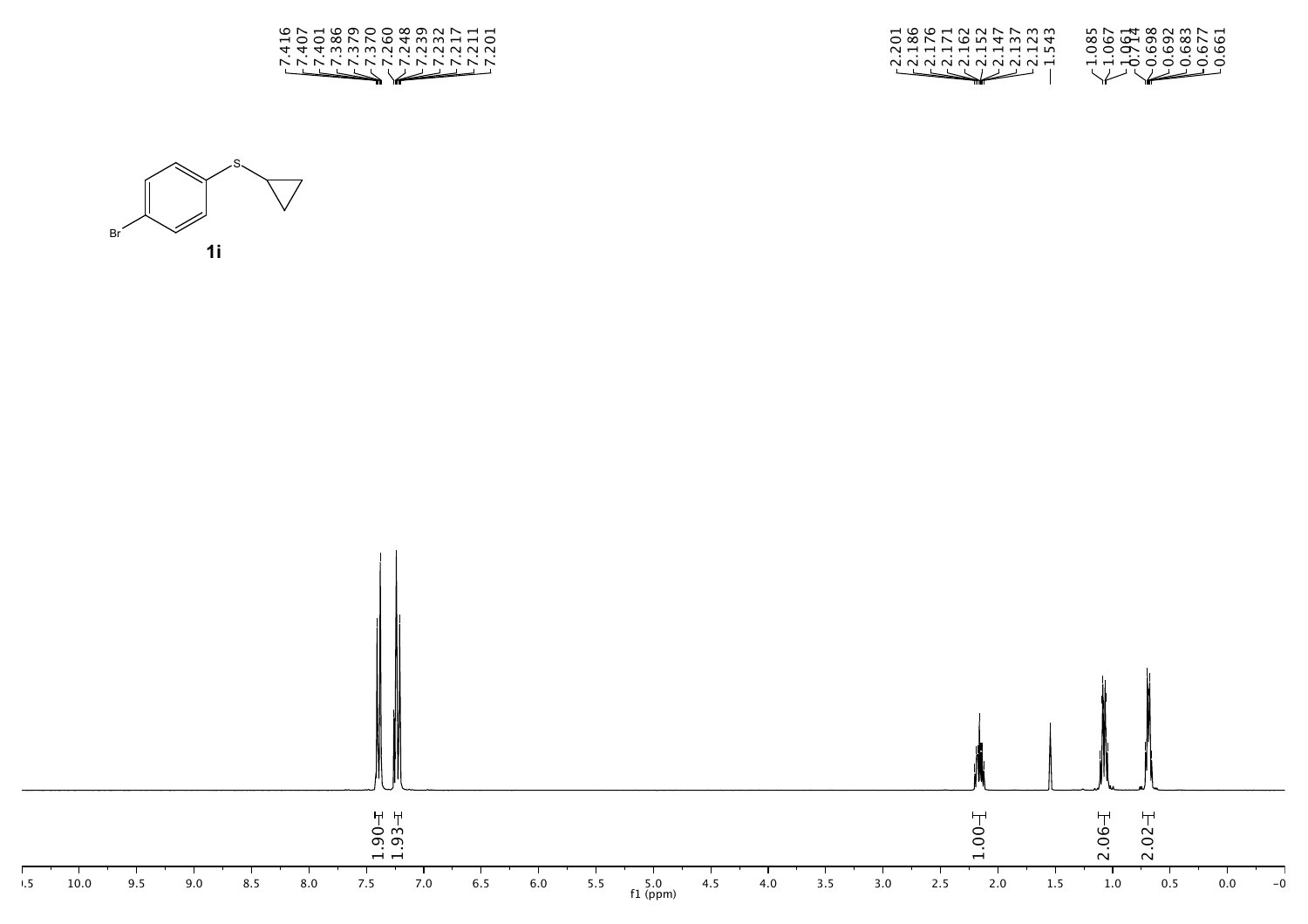



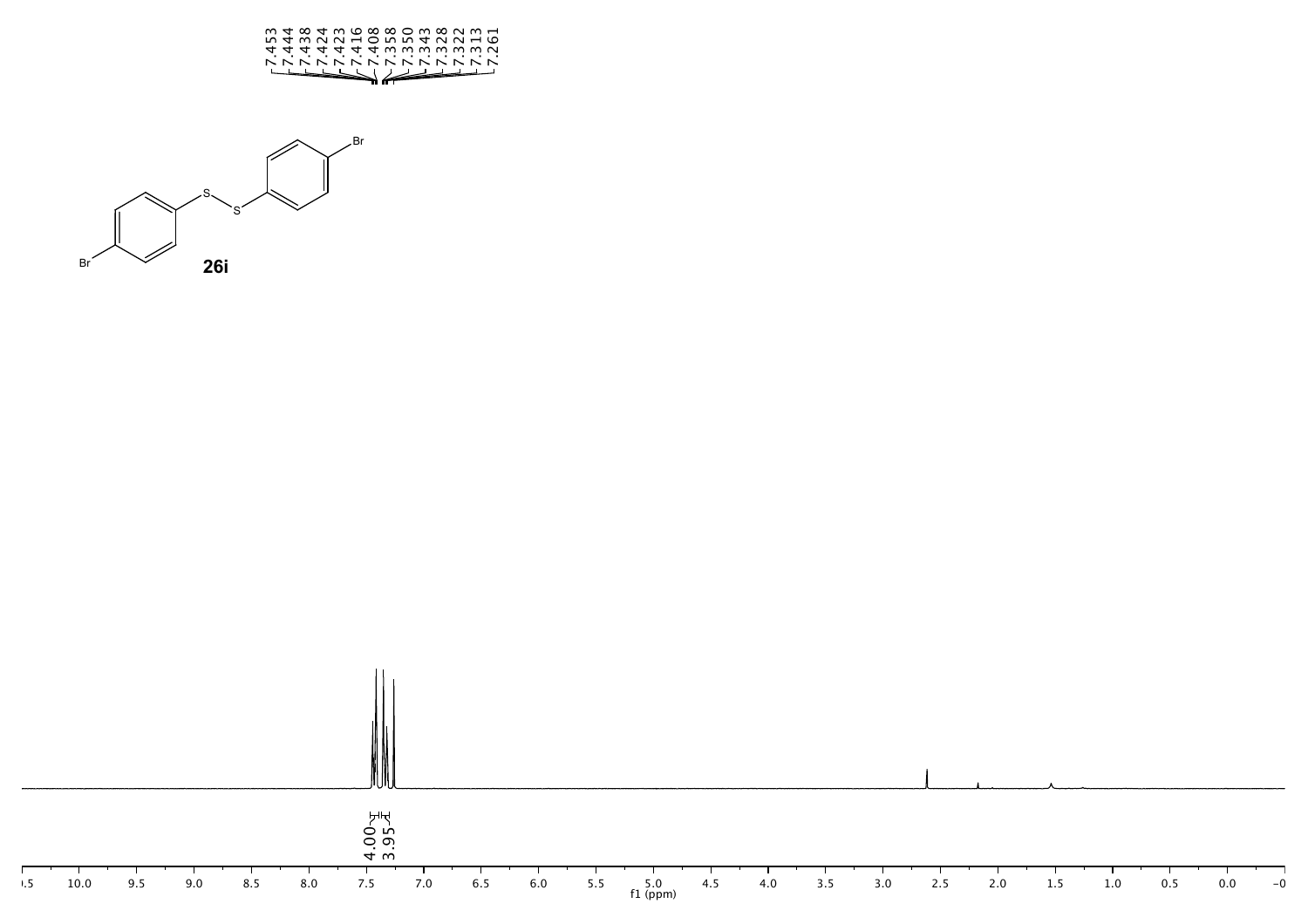

| G H H N N N N W H                                                                                                                                                                                                              | $W4$ $\infty$ $\rightarrow$ $\sim$ $\sim$ $\sim$ $\sim$ $\sim$ $\sim$ $\sim$ |
|--------------------------------------------------------------------------------------------------------------------------------------------------------------------------------------------------------------------------------|------------------------------------------------------------------------------|
| o xo n d d w H w                                                                                                                                                                                                               | N IN <del>10</del> 00 00 00 N N W IN                                         |
| ----------                                                                                                                                                                                                                     | 0000000000                                                                   |
| NNNNNNNNH                                                                                                                                                                                                                      | HH-OOOOOOOO                                                                  |
| Hallboard and the second state of the second state of the second state of the second state of the second state of the second state of the second state of the second state of the second state of the second state of the seco | $\searrow$                                                                   |



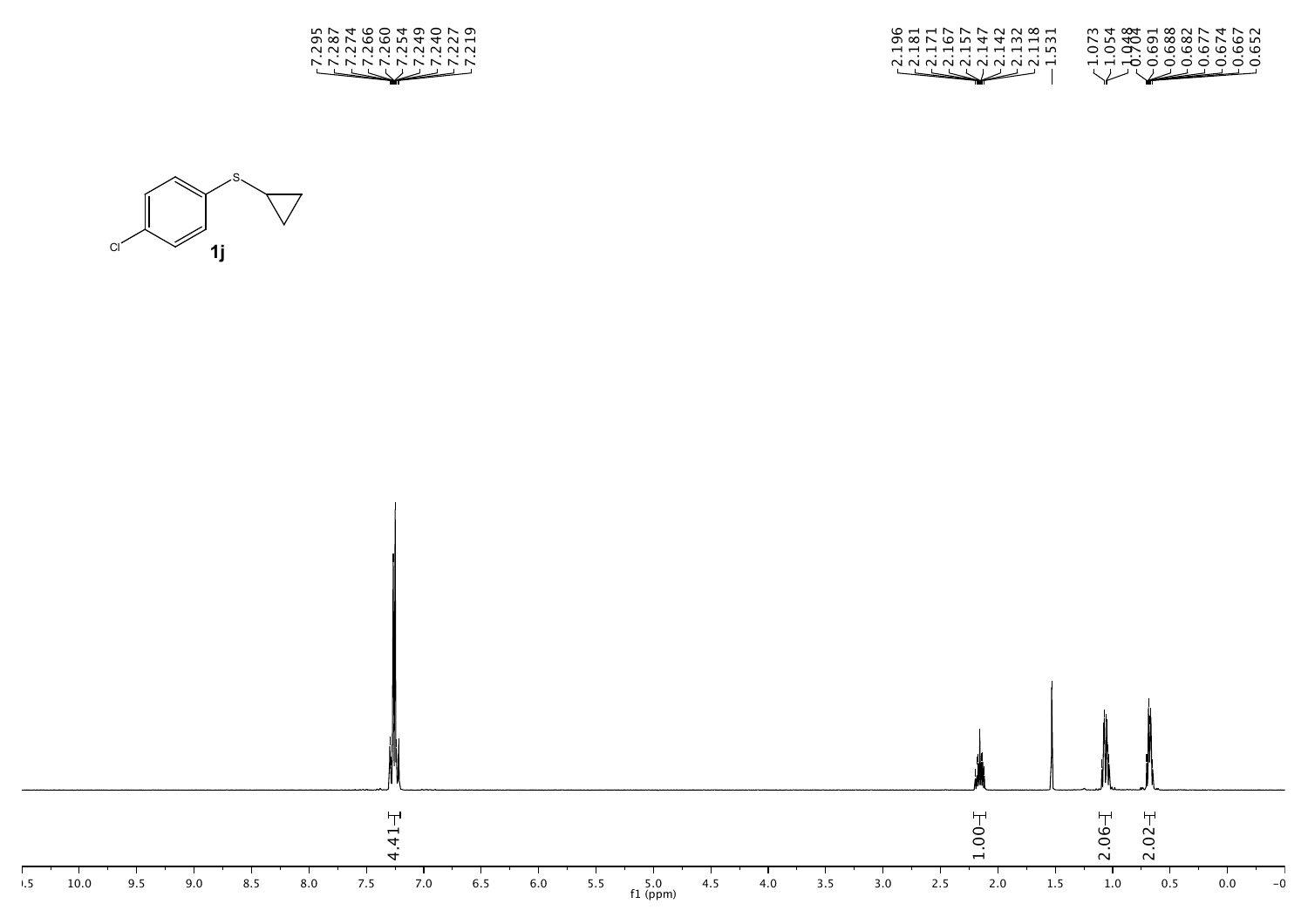



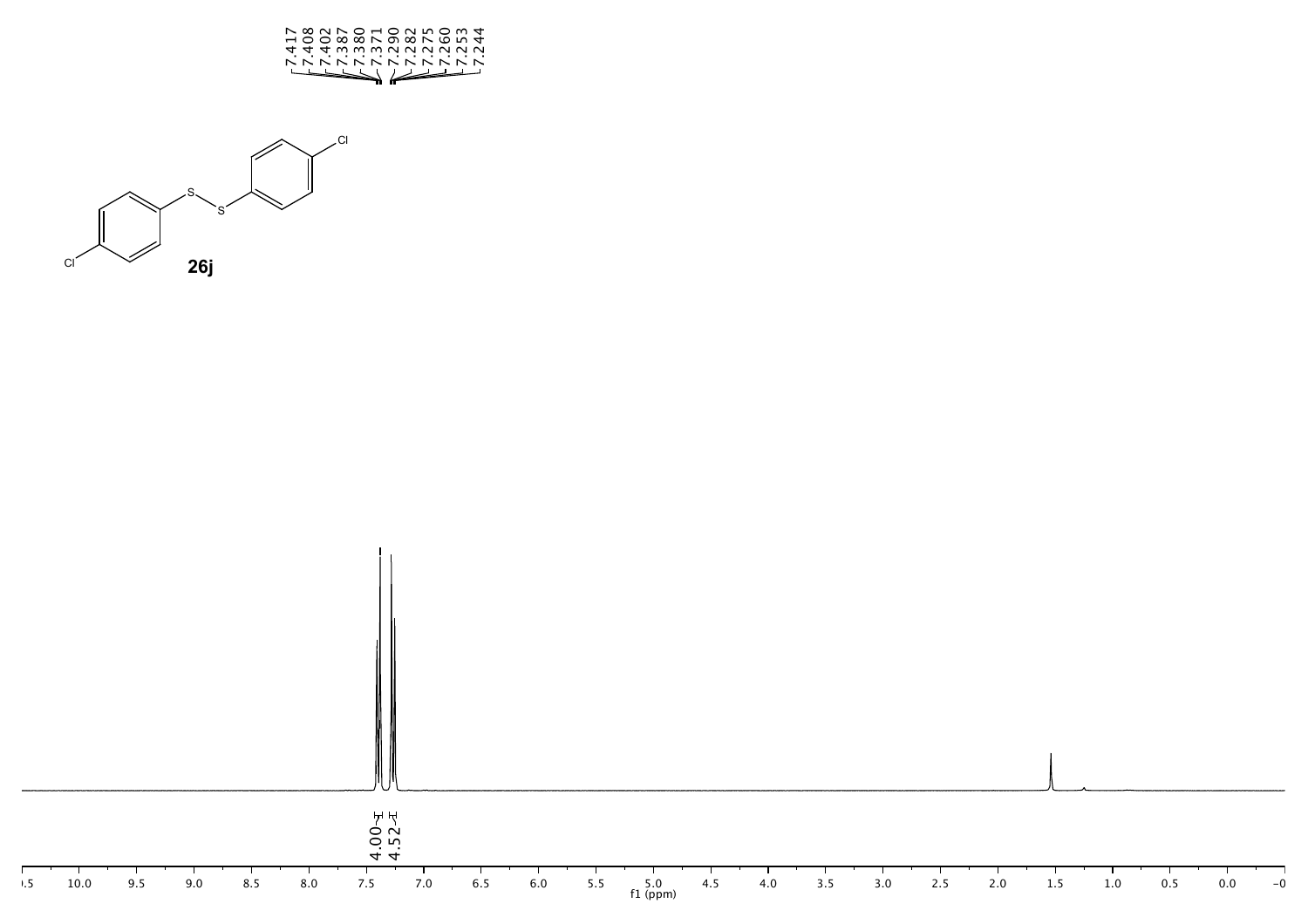

| 400 000000       | 000 H <del>4</del> N N H N W O |
|------------------|--------------------------------|
| mn H O O X X D D | ntwatundo                      |
| <b>NNNNHHHH</b>  | <b>-----------</b>             |
| .<br>NNNNNNNN    | .<br>11100000                  |
| استسلم الحطحطسة  | W Veddi                        |



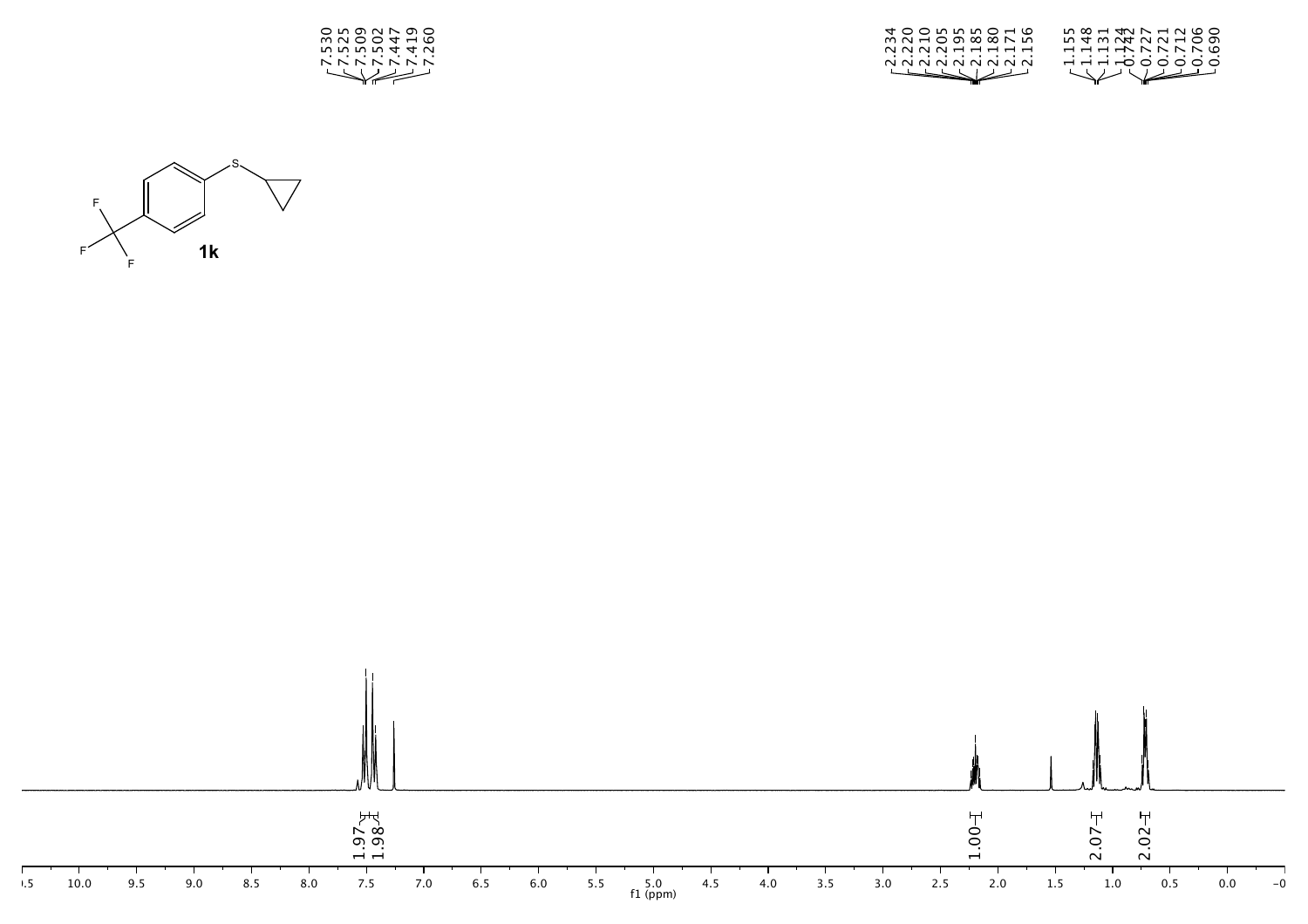





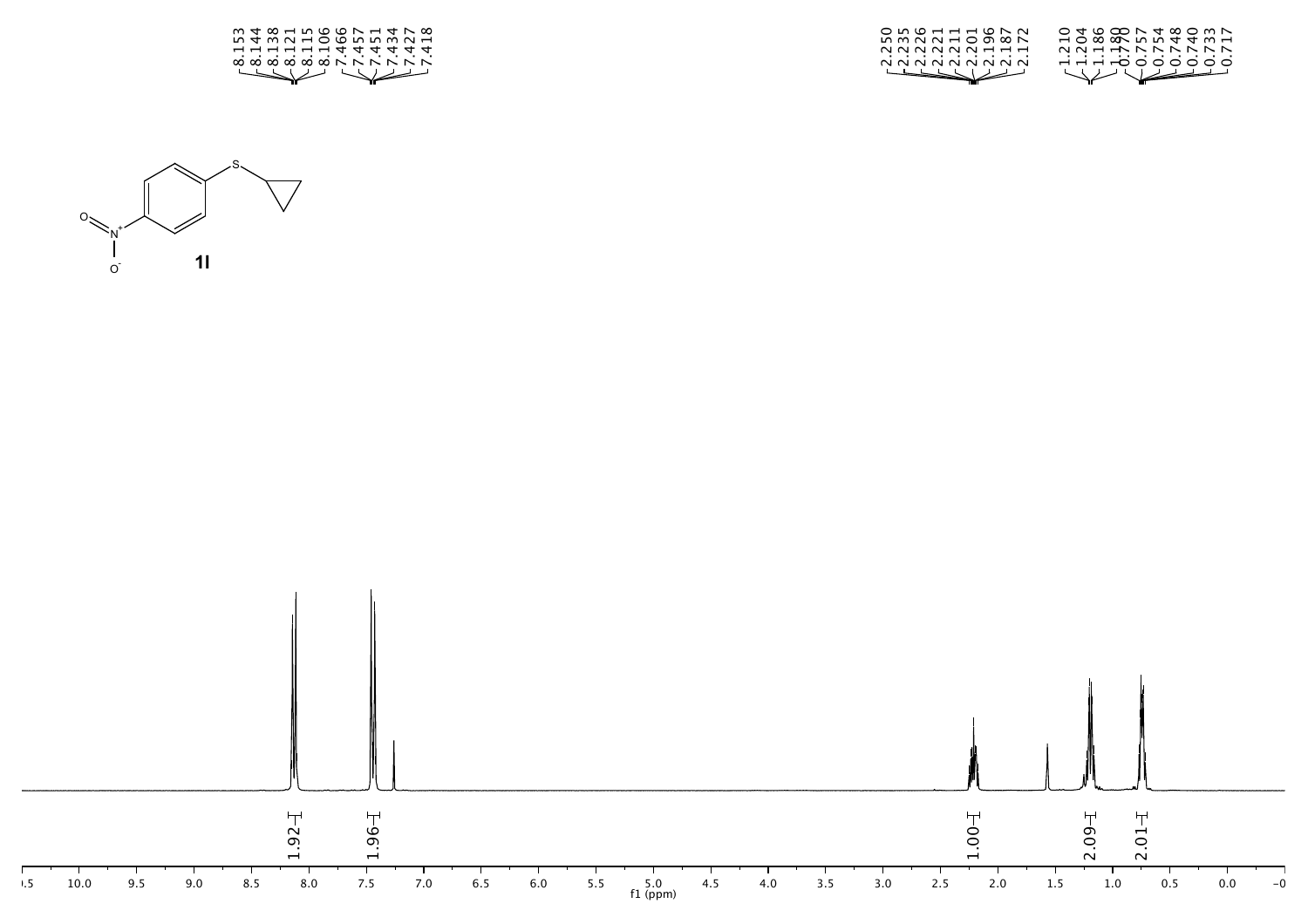

3.797

| 80440004406M                                                                                                                                                                                                                                                                                                                                        |                                                                                                                                                                                                                                                                                                                                                     |
|-----------------------------------------------------------------------------------------------------------------------------------------------------------------------------------------------------------------------------------------------------------------------------------------------------------------------------------------------------|-----------------------------------------------------------------------------------------------------------------------------------------------------------------------------------------------------------------------------------------------------------------------------------------------------------------------------------------------------|
| HO G X N W W W W W W                                                                                                                                                                                                                                                                                                                                |                                                                                                                                                                                                                                                                                                                                                     |
| 0011111110                                                                                                                                                                                                                                                                                                                                          | _______________                                                                                                                                                                                                                                                                                                                                     |
| .<br>N N N N N N N N H H                                                                                                                                                                                                                                                                                                                            | .<br>000000000000                                                                                                                                                                                                                                                                                                                                   |
| $\begin{picture}(120,111) \put(0,0){\line(1,0){10}} \put(15,0){\line(1,0){10}} \put(15,0){\line(1,0){10}} \put(15,0){\line(1,0){10}} \put(15,0){\line(1,0){10}} \put(15,0){\line(1,0){10}} \put(15,0){\line(1,0){10}} \put(15,0){\line(1,0){10}} \put(15,0){\line(1,0){10}} \put(15,0){\line(1,0){10}} \put(15,0){\line(1,0){10}} \put(15,0){\line$ | $\begin{picture}(180,10) \put(0,0){\line(1,0){10}} \put(10,0){\line(1,0){10}} \put(10,0){\line(1,0){10}} \put(10,0){\line(1,0){10}} \put(10,0){\line(1,0){10}} \put(10,0){\line(1,0){10}} \put(10,0){\line(1,0){10}} \put(10,0){\line(1,0){10}} \put(10,0){\line(1,0){10}} \put(10,0){\line(1,0){10}} \put(10,0){\line(1,0){10}} \put(10,0){\line($ |
|                                                                                                                                                                                                                                                                                                                                                     |                                                                                                                                                                                                                                                                                                                                                     |



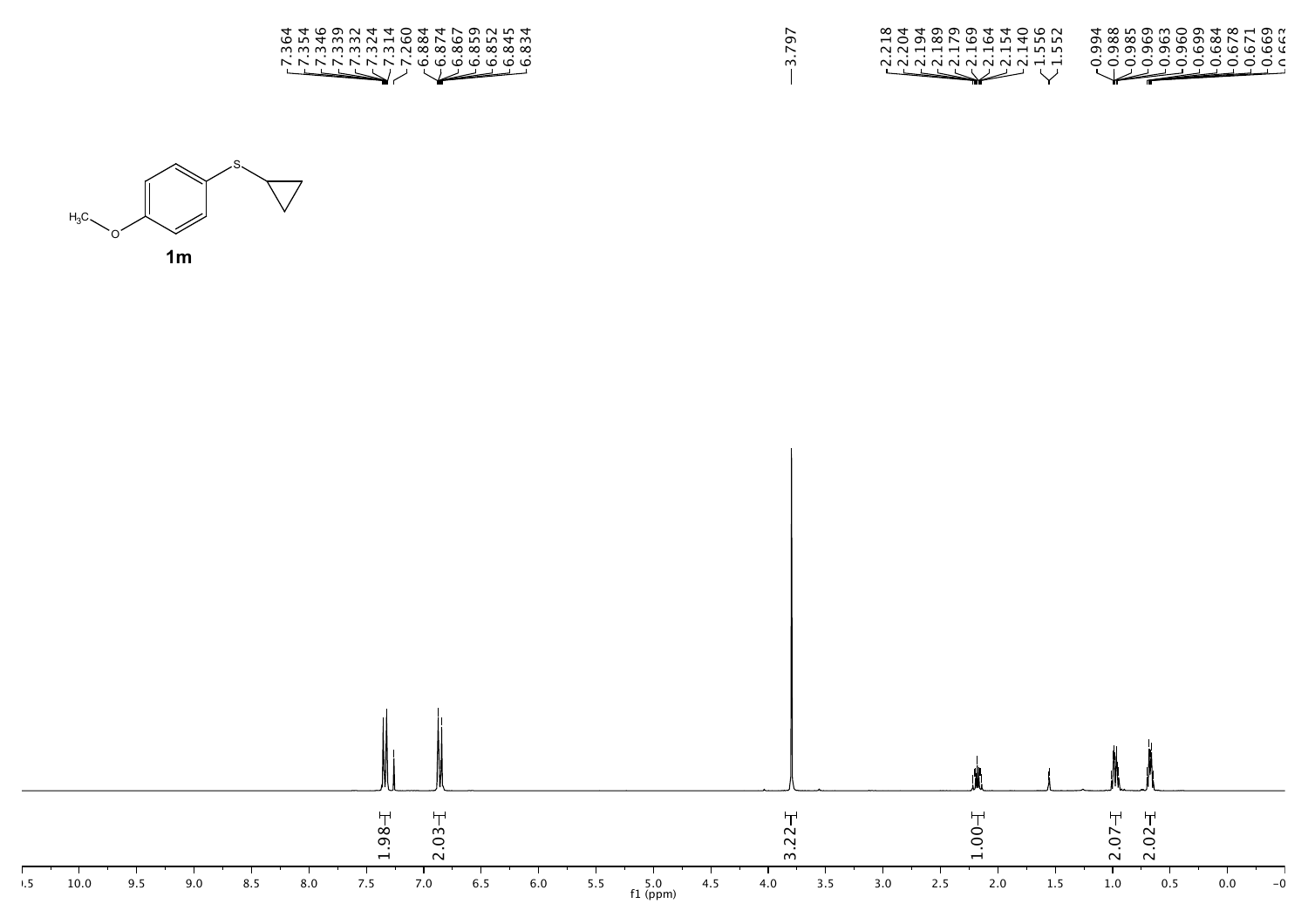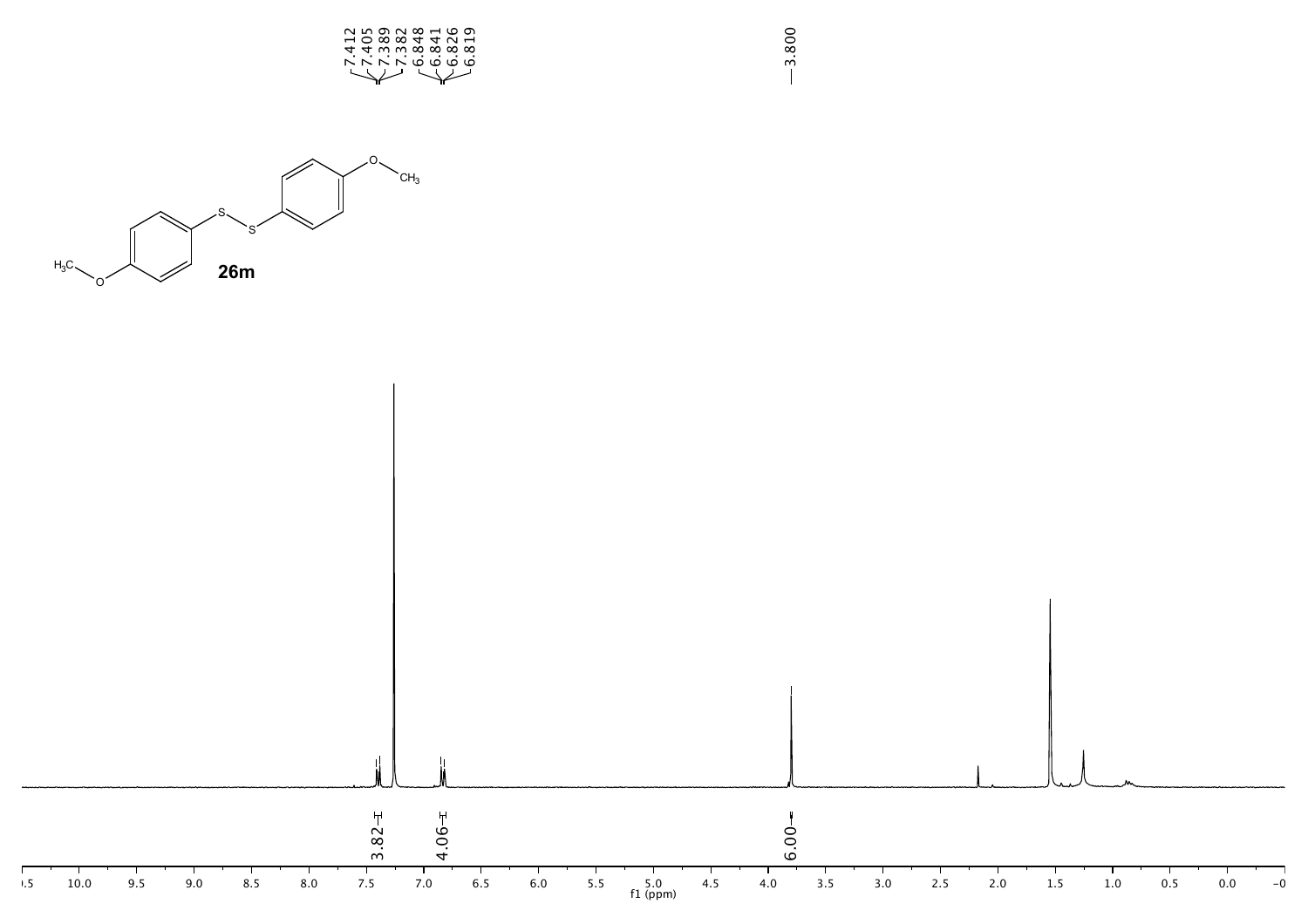| ON THUNO CONG THURSDAY<br>HOOQQQQMMMMA44WH<br><u>mmmnnnnnnnnnndd</u><br>.<br><b>NNNNNNNNNNNNNNNNN</b> | N & O W N 4 O N O<br>om∞c⊣cmo⊣<br>$\lnot$ $\lnot$ $\lnot$ $\lnot$ $\lnot$ $\lnot$ $\lnot$ $\lnot$ $\lnot$ $\lnot$ $\lnot$ $\lnot$ $\lnot$ $\lnot$ $\lnot$ $\lnot$ $\lnot$ $\lnot$ $\lnot$ $\lnot$ $\lnot$ $\lnot$ $\lnot$ $\lnot$ $\lnot$ $\lnot$ $\lnot$ $\lnot$ $\lnot$ $\lnot$ $\lnot$ $\lnot$ $\lnot$ $\lnot$ $\lnot$ $\lnot$ $\lnot$<br>000NNNOWM<br>HHHONNN WW<br>---------<br>.<br>HHHOOOOOO<br>NNNNNNNN |
|-------------------------------------------------------------------------------------------------------|-----------------------------------------------------------------------------------------------------------------------------------------------------------------------------------------------------------------------------------------------------------------------------------------------------------------------------------------------------------------------------------------------------------------|
|                                                                                                       |                                                                                                                                                                                                                                                                                                                                                                                                                 |



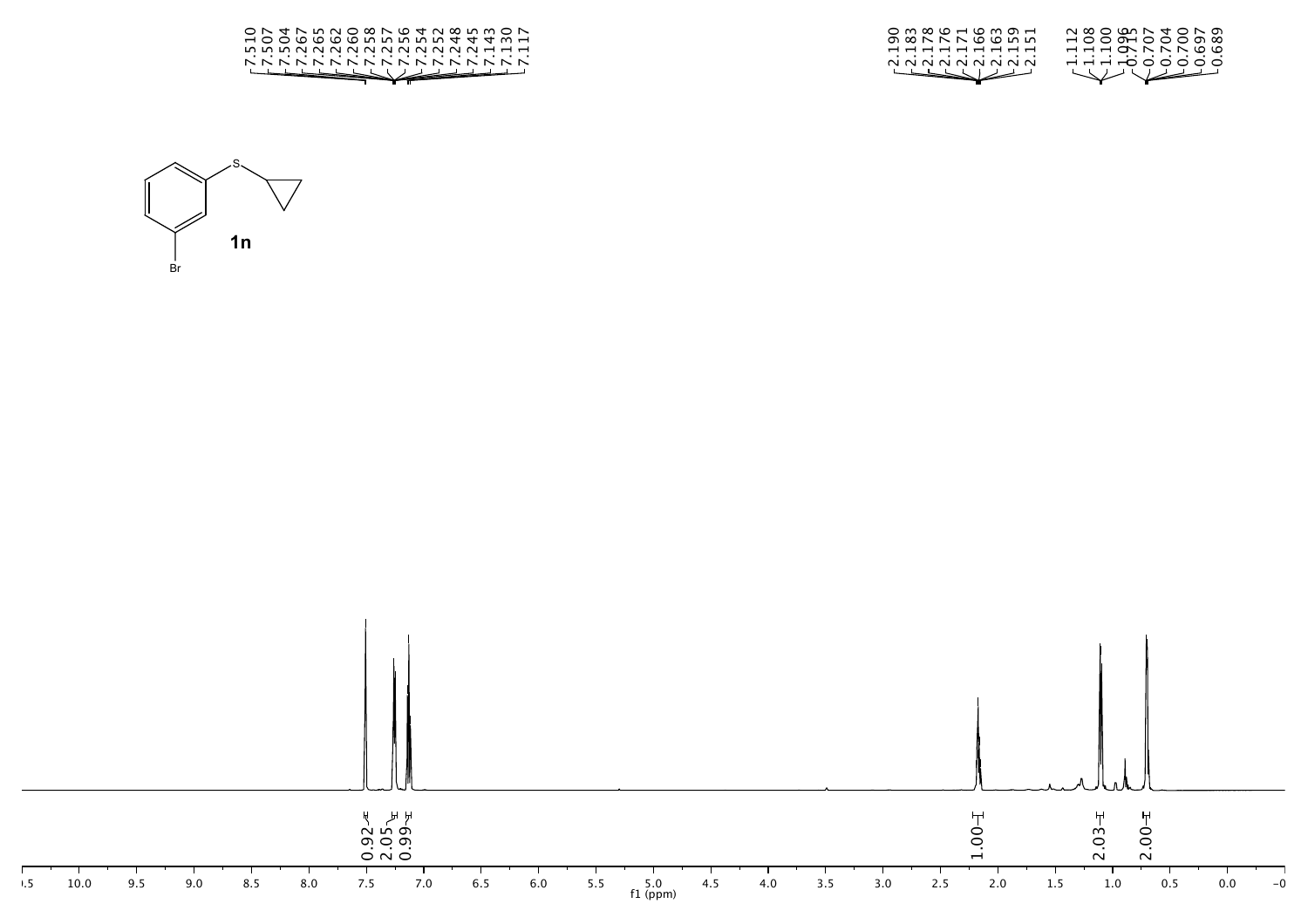

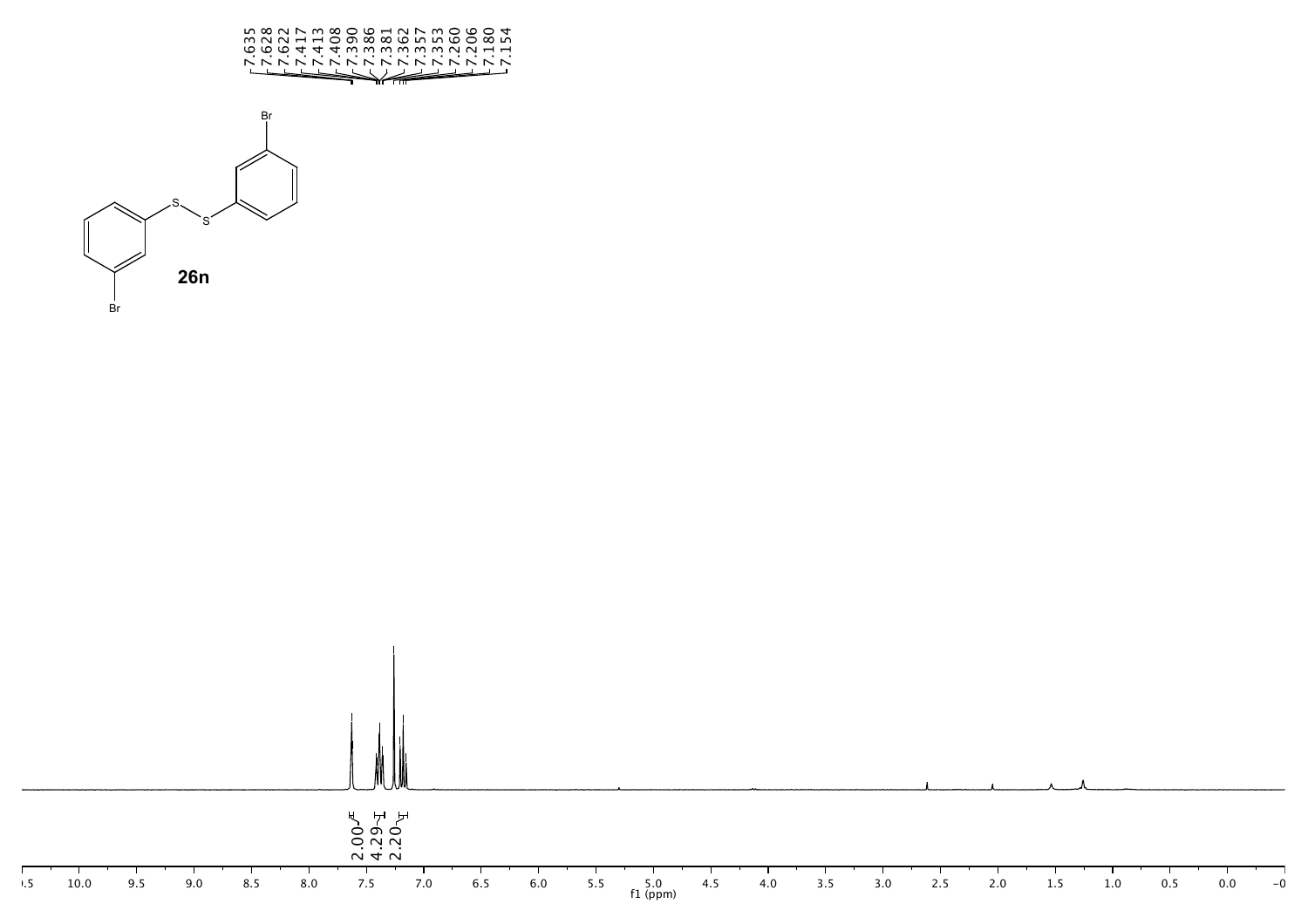